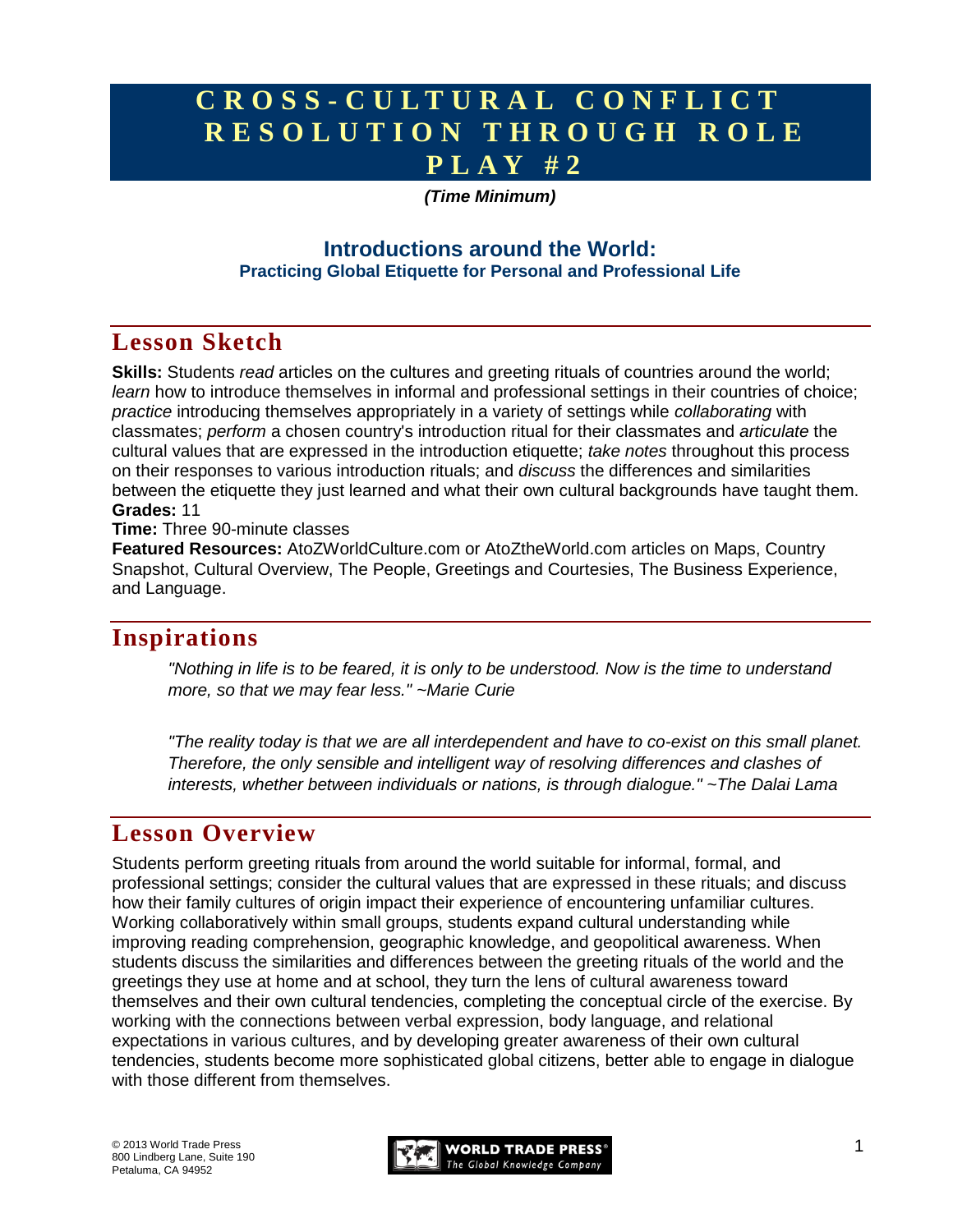# **Lesson Steps**

With small groups, students make a list of countries they are curious about. Students briefly skim articles on those countries to narrow down the list and choose one country to focus on. Students complete a prewriting exercise in which they make some guesses and some predictions about the country they're about to study. Students read a series of articles about a country of interest in order to develop a sense of cultural context, and note how the country's reality is in line with and/or contradictory to their predictions. Students read specifically about how to introduce themselves in their countries of choice, and rehearse introductions within small groups. Based on the country articles' descriptions of etiquette, students reflect on the values expressed in the country's greeting etiquette. Students perform a chosen country's introduction rituals—for informal, formal, and business settings—for their classmates, and explain the values that are expressed in these rituals. Following a series of prewrite exercises on family cultures of origin and how these might effect students' experiences with unfamiliar cultures, students discuss the differences and similarities between the etiquette they just learned and what they've been taught to do at home and at school.

## **Standards Met**

- **1. Common Core State Standards for Literacy in History/Social Studies, Science, and Technical Subjects: College and Career Readiness Anchors for Reading**
	- a. Key Ideas and Details 1, 2
	- b. Integration of Knowledge and Ideas 7
	- c. Range of Reading and Level of Text Complexity 10
- **2. Common Core State Standards for Literacy in History/Social Studies, Science, and Technical Subjects: College and Career Readiness Anchors for Writing**
	- a. Research to Build and Present Knowledge 7, 8, 9
	- b. Range of Writing 10
- **3. Common Core State Standards for English Language Arts: College and Career Readiness Anchors for Reading**
	- a. Key Ideas and Details 1, 2
	- b. Integration of Knowledge and Ideas 7
	- c. Range of Reading and Level of Text Complexity 10
- **4. Common Core State Standards for English Language Arts: College and Career Readiness Anchors for Writing**
	- a. Research to Build and Present Knowledge 7, 8, 9
	- b. Range of Writing 10
- **5. Common Core State Standards for English Language Arts: College and Career Readiness Anchors for Speaking and Listening**
	- a. Comprehension and Collaboration 1, 2
	- b. Presentation of Knowledge and Ideas 4, 5, 6
- **6. Common Core State Standards for English Language Arts: College and Career Readiness Anchors for Language**
	- a. Conventions of Standard English 1
	- b. Knowledge of Language 3
	- c. Vocabulary Acquisition and Use 4, 6
- **7. National Council of Teachers of English (NCTE) Standards for the English Language Arts:** 1, 3, 4, 5, 6, 7, 8, 9
- **8. National Council for the Social Studies (NCSS) National Curriculum Standards for Social Studies:**  1, 2, 3, 4, 5, 7, 9

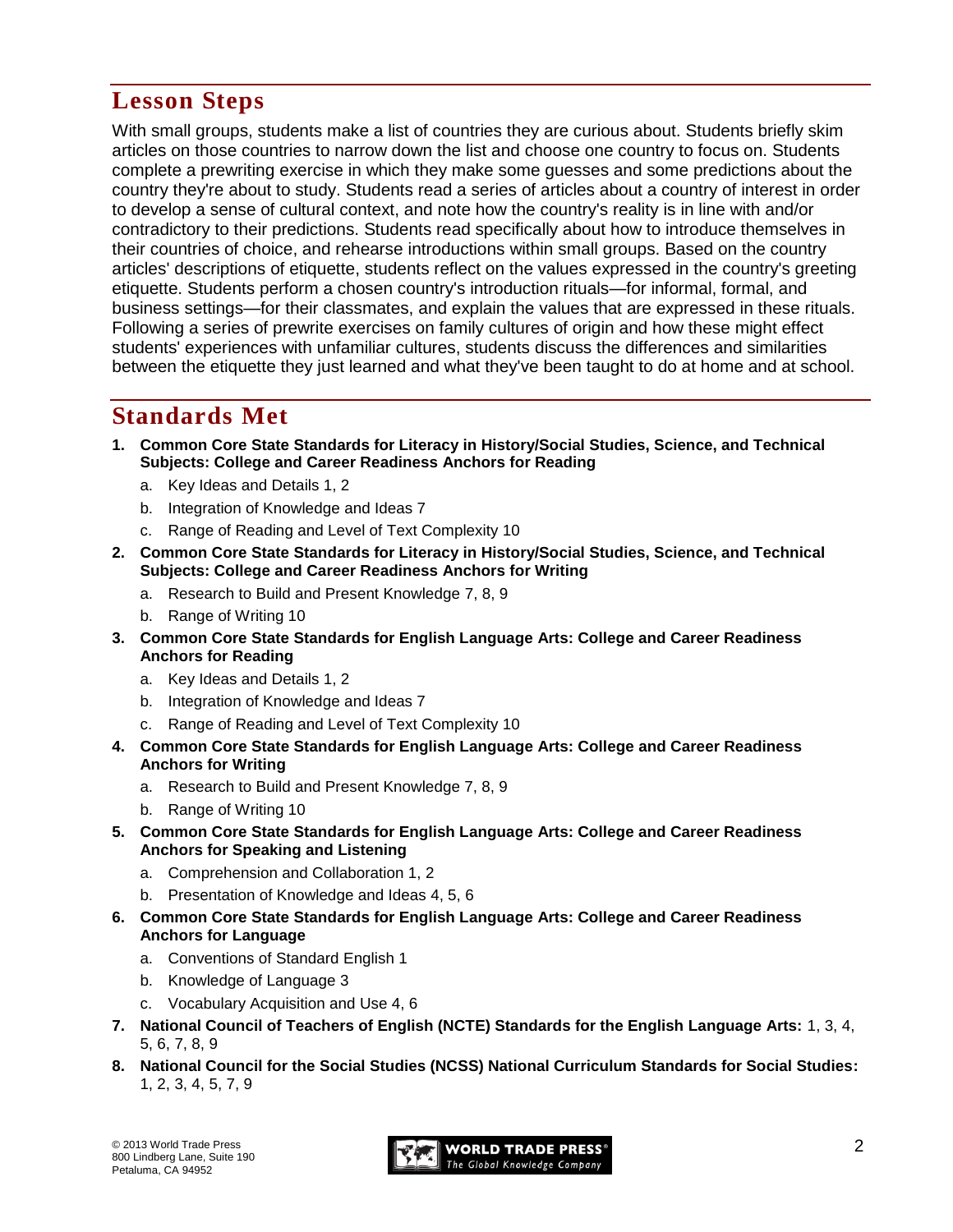# **Supplies**

- Computer access sufficient for students to work in groups of three
- Access to AtoZWorldCulture.com or AtoZtheWorld.com
- Access to online language references like BBC Languages, Omniglot.com, and Forvo.com
- **Dictionaries**
- Notebooks, pens, etc.
- Flashcards for presentation notes

# **Instructional Plan**

#### Student Objectives

### **Students will:**

- Improve reading comprehension skills, abstract thinking skills, and speaking/writing skills.
- Increase global awareness by working with texts on world cultures and world history.
- Increase awareness of situation/context as it impacts requirements for speaking.
- Begin to develop a sense of which languages are spoken in what regions, and have a brief encounter with a language other than English.
- Increase cultural awareness and self-awareness by encountering their own cultural tendencies, and considering how these tendencies condition responses to unfamiliar cultures.
- Improve skills in understanding and presenting complex sequences.
- Collaborate with classmates, encountering and bridging cultural differences within their own groups.
- Discuss how their own cultural values conditioned their expectations regarding greeting etiquettes.
- Become more sophisticated global citizens able to engage in dialogue with those different from themselves.

### Session One

## **Teacher Introduction**

- Introduce students to the idea that "polite" behavior is different from place to place, because what's considered "polite" is culturally determined.
- Let students know that small class activities will culminate in a performance and a discussion—those who participate in small preparatory steps along the way will find the performance and the discussion much easier.
- Establish expectations for prewriting and preparatory steps toward the culminating discussion: prewriting is to be taken seriously as a time to generate ideas, but it is not the time to agonize over perfect word choice or perfect spelling. Prewriting is a time to generate, not revise—revision will come later.
- Guide students in forming groups of 3—mixed-gender groups are ideal for this exercise.
- Direct groups to move to shared work stations.
- When students choose what countries they will investigate, encourage groups to cover countries in different regions, vs. covering countries all in the same region. This is helpful because a stronger contrast in greeting behaviors will be experienced by students working on Tanzania, Cambodia, Brazil, and France than by students working on Germany, Austria, Switzerland, and France.

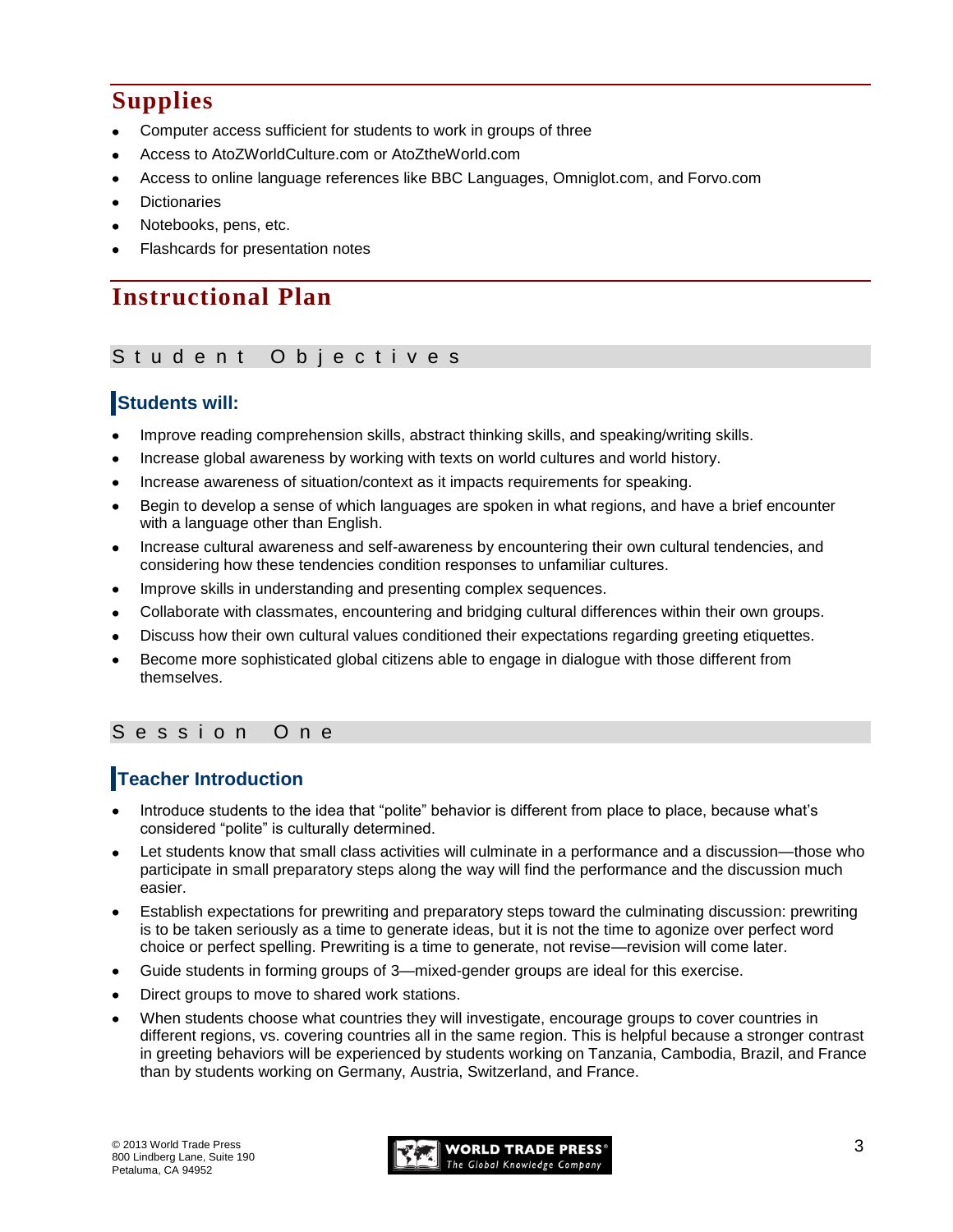## **Student Directions**

**Which country would you like to visit? Select a country**

- Go to AtoZWorldCulture.com or AtoZtheWorld.com.
- Peruse list of countries.
- Identify three countries you are curious about. Skim materials for these countries: get a quick sense of where the country is, who lives there, and whether you are curious about the place.
- Choose one country to mentally visit for this exercise.

#### **Learn about your chosen country: Comparing expectations to reality**

- Go to Maps—understand where country is.
- Place your bets: Pre-writing #1
	- Based on this country's location, what are your expectations regarding the culture? In what language/s do you guess that people greet each other? Do you guess that most residents have their roots in this country, or do you expect a large recent immigrant population? Do you expect that most residents are of the same ethnic background and religion, or do you expect a high degree of ethnic, religious, linguistic, and cultural diversity in this place? What do you suppose is important to residents of this country? Do you imagine an intricate ritual of greeting, or a loose, laid-back greeting style? What role do hierarchy and social status play in the culture's greeting rituals? Do you expect that greeting etiquette will be different depending upon social status, gender, age, or degree of relationship? Do you expect to find large differences between what's expected in informal, formal, and business settings, or do you expect greeting etiquette in this country to be fairly uniform for most situations? Do you expect those of different cultural backgrounds within the country to greet each other differently? Any specific gestures or words you expect to see in their greetings?
- Read the articles Country Snapshot, Cultural Overview, and The People.
- Place your bets: Pre-writing #1A
	- $\circ$  So far, how do your guesses before reading compare to the lives of this country's citizens? What is as you expected, and what surprises you?
- Read the article Greetings and Courtesies, and the article The Business Experience.
- Place your bets: Pre-writing #1B
	- $\circ$  What surprises you so far about the ways in which people greet each other? What is in line with the expectations you wrote about earlier? How would you describe the differences in how people greet each other in informal, formal, and business settings?

### S e s s i o n T w o

### **Teacher Introduction**

- Reconvene groups and remind students that these reading and prewriting exercises are building toward a performance and a culminating discussion—both of which will be easier to complete if a good-faith effort is made on the preparatory steps.
- Try to keep student groups moving on pace with each other—when the first groups get to the vocabulary practice steps, the volume level in the room will rise, which could be distracting to those trying to read and write. Similarly, script writing is bound to be an animated activity.
- When students arrive at the step of learning the vocabulary of their chosen countries, assist as necessary with finding the supplemental Web materials and audio files for word pronunciation that are listed in the Supplies section.

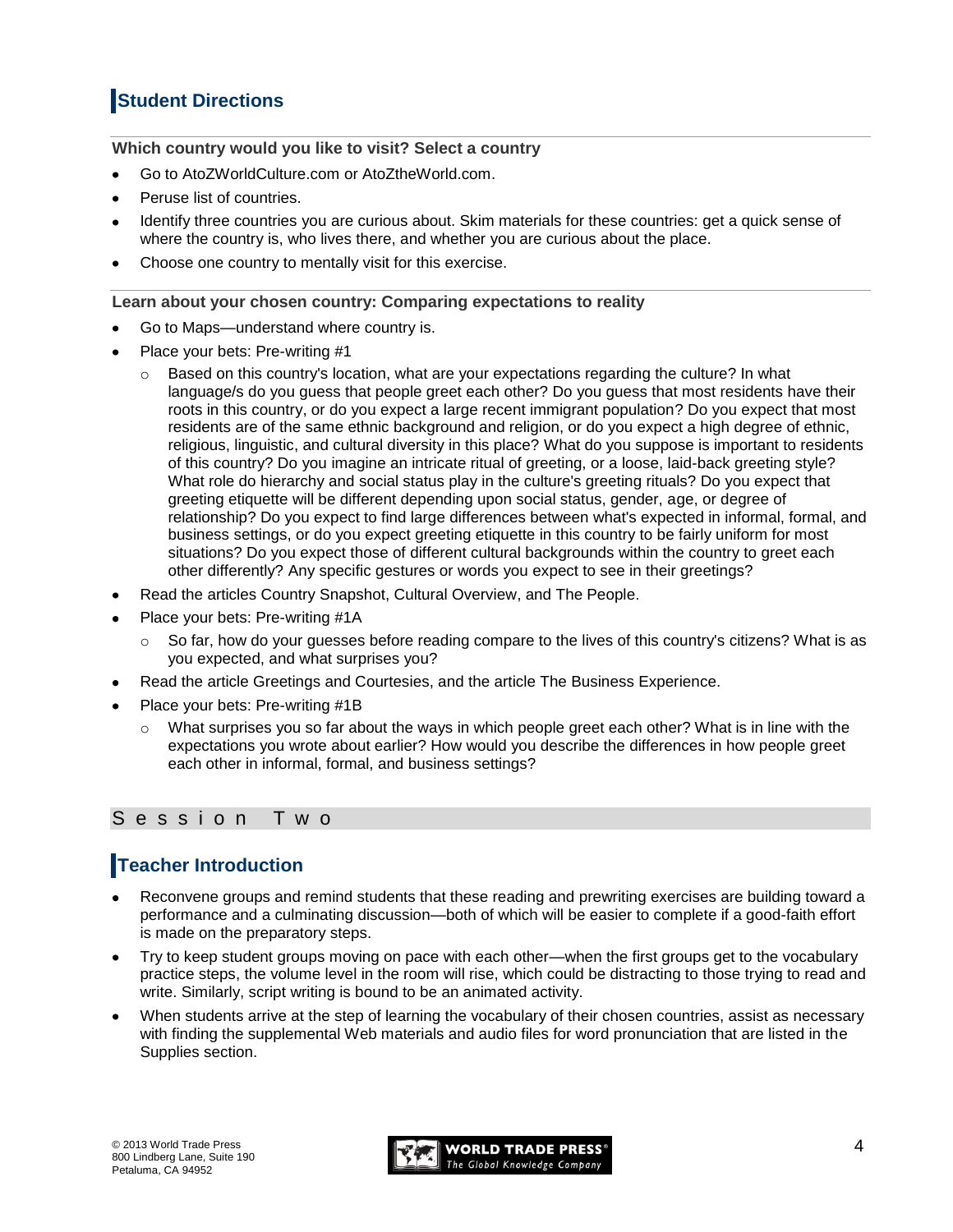## **Student Directions**

#### **Understanding cultural values**

- Return to the article Greetings and Courtesies. Observe the etiquette variations in your country.
	- With your group, take notes: Does the nature of polite behavior vary depending on social class? Age? Gender? Degree of relationship between speakers (family members vs. people meeting for the first time)? Religion? Language? Region? Business setting vs. social setting? Some combination of these factors? Other factors?
- Working together with your group, revisit the Greetings and Courtesies article and the article The Business Experience looking for value words that connect to greeting behaviors.
	- $\circ$  Look for words like: egalitarian, authoritarian, patriarchal, matriarchal, respectful, polite, outgoing, welcoming, hospitable, private, reserved, open, laid-back, cautious, organized, detail-oriented, flexible, relaxed, relationship-oriented, etc.
	- $\circ$  With your group, take some notes about what you think is important to people's relationships in this country, based on what they prioritize in their greeting etiquette (you'll use these notes later to write a short presentation to your classmates). Do people more highly value maintaining differences in social status, or putting everyone on the same footing? Recognizing differences in age? Recognizing differences in professional status? Recognizing family relationships? Expressing concern for and interest in all the members of each other's families? What do people look for in personal relationships vs. business relationships?

#### **Learning greeting vocabulary**

- Return to the article Greetings and Courtesies. What sense can you make of the words in language/s other than English presented in the Greetings article so far? With your group, take a guess aloud as to how these greetings sound when spoken.
- Go to Language. In the Essential Terms glossary, use the phonetic guide to refine your pronunciation of some key greeting words. Practice greeting words aloud with your group. For further assistance, visit BBC Languages online, Omniglot.com, or Forvo.com to download sound files of common words and expressions. For example, Google "Omniglot useful Icelandic phrases" or "Forvo Icelandic pronunciation" to reach these audio files.

#### **Write the script; Rehearse**

- Choose three scenarios to demonstrate for the class. Present a mix of situations: some informal, some formal, some work related; some different based on other country-specific social variables. For example, in Belgium, greetings vary based on region, language, gender, and situation, so a group working on Belgium might demonstrate appropriate greetings for the following situations:
	- $\circ$  Two French-speaking women who've never met before greet each other at a professional conference.
	- o Two French-speaking women who are close friends run into each other at their neighborhood bakery.
	- o A Flemish-speaking man and Flemish-speaking woman who have never met before greet each other at the start of a meeting.
- Using the Greetings and Courtesies article as your guide, prepare to demonstrate how the people in your three scenarios encounter each other.
- For each scenario, your team will divide into two actors and one narrator.
- Let's envision the completed performance, then back up and take the steps to get there one at a time. Here's what you're aiming for:
	- The narrator will describe the scenario—"Two French-speaking women, close friends, run into each other at their neighborhood bakery"—and then the two actors will demonstrate the appropriate greeting. When the two actors have demonstrated the greeting once, the narrator will read an explanation of the cultural values expressed in the greeting ritual (see your group's notes on the value words in the Greetings and Courtesies article and The Business Experience), and then the actors will repeat their demonstration of the greeting.

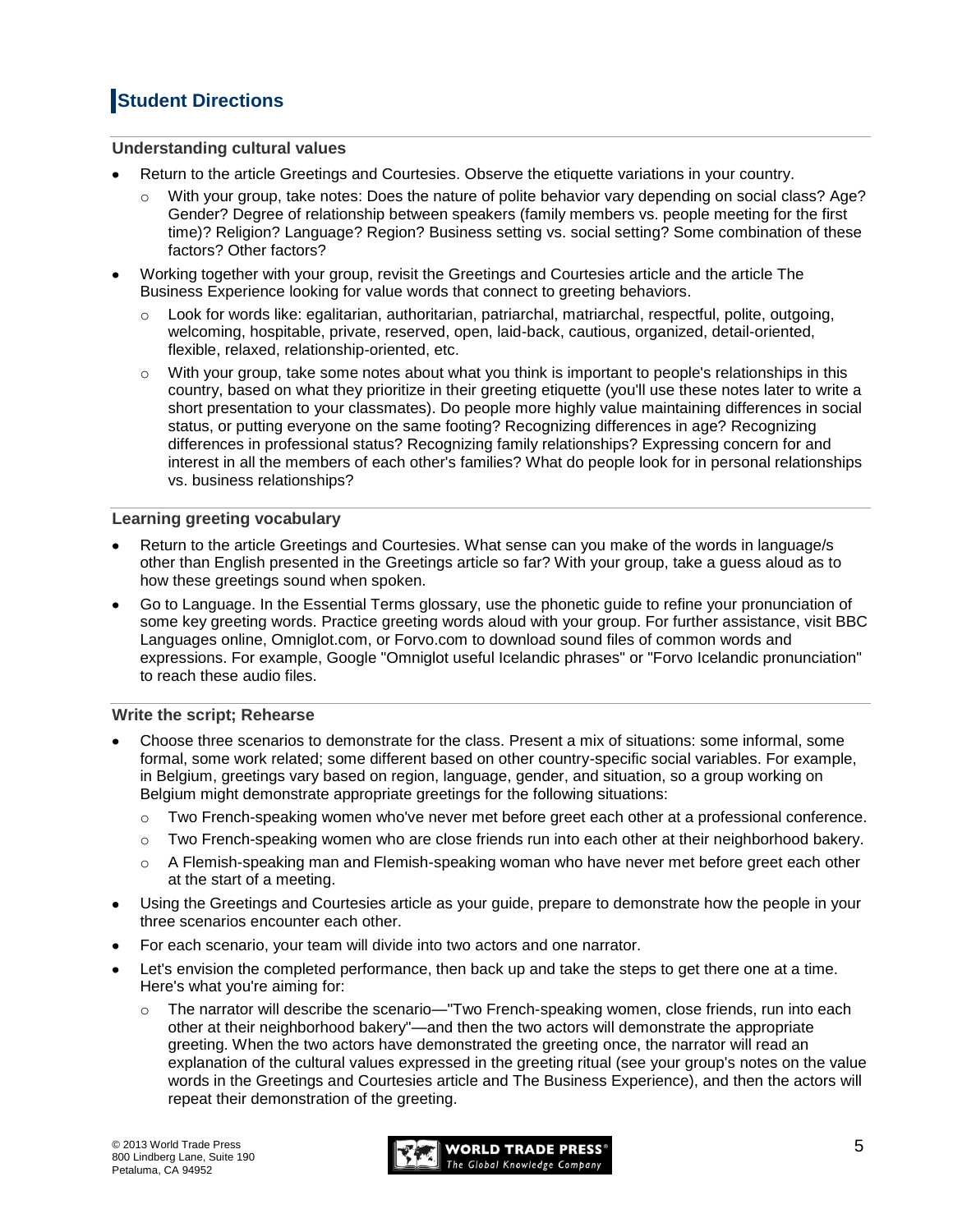- Breaking it down into steps:
- Identify your three greeting scenarios.
- Identify which team members will be actors, and which narrators, for each scenario.
- Working together as a group, using flashcards or another note taking method that will work for a presentation, write out the appropriate greeting lines for the actors in their parts for each of the three scenarios.
- Working together as a group, referring to the Greetings and Courtesies article and The Business Experience, write two to three sentences for the narrator to speak in explanation of each scenario. For example, if working on Nepal: The narrator might mention that the namaste greeting, which involves placing the hands together before the chest and bowing slightly with a smile, shows the regional preference for a greeting that establishes personal connection without physical contact. This deeply reverent greeting shows a strong cultural value of respect, especially for elders—younger people are expected to address the eldest at a gathering first.
- Rehearse your three scenarios, complete with the narrator's explanation of the scenario and the narrator's explanation of the values shown in the scenario, until you are comfortable with the words and gestures you have learned, and the group can perform the demonstration smoothly.

### Session Three

## **Teacher Introduction**

- Lead a sensitive discussion regarding cultural comfort and discomfort, and possible responses to unfamiliar behaviors.
- Set some ground rules for expressing those responses appropriately.
- Direct students to note their responses to learning about unfamiliar cultural practices using the list of cues below.
- Oversee student performances.

## **Student Directions**

#### **Context of Cultural Comfort and Discomfort**

When we encounter things that are unfamiliar to us, such as behaviors that diverge from our own cultural training, we may experience various emotions and sensations. Some people feel queasy when encountering unfamiliar behavior; others may feel intensely curious, even euphoric. As you witness your classmates' performances of various greeting rituals, note your physical and emotional responses.

Physical responses could include: elevated pulse sweating queasiness feeling shaky or disoriented feeling euphoric

Emotional responses could include feeling: curious excited uncomfortable offended

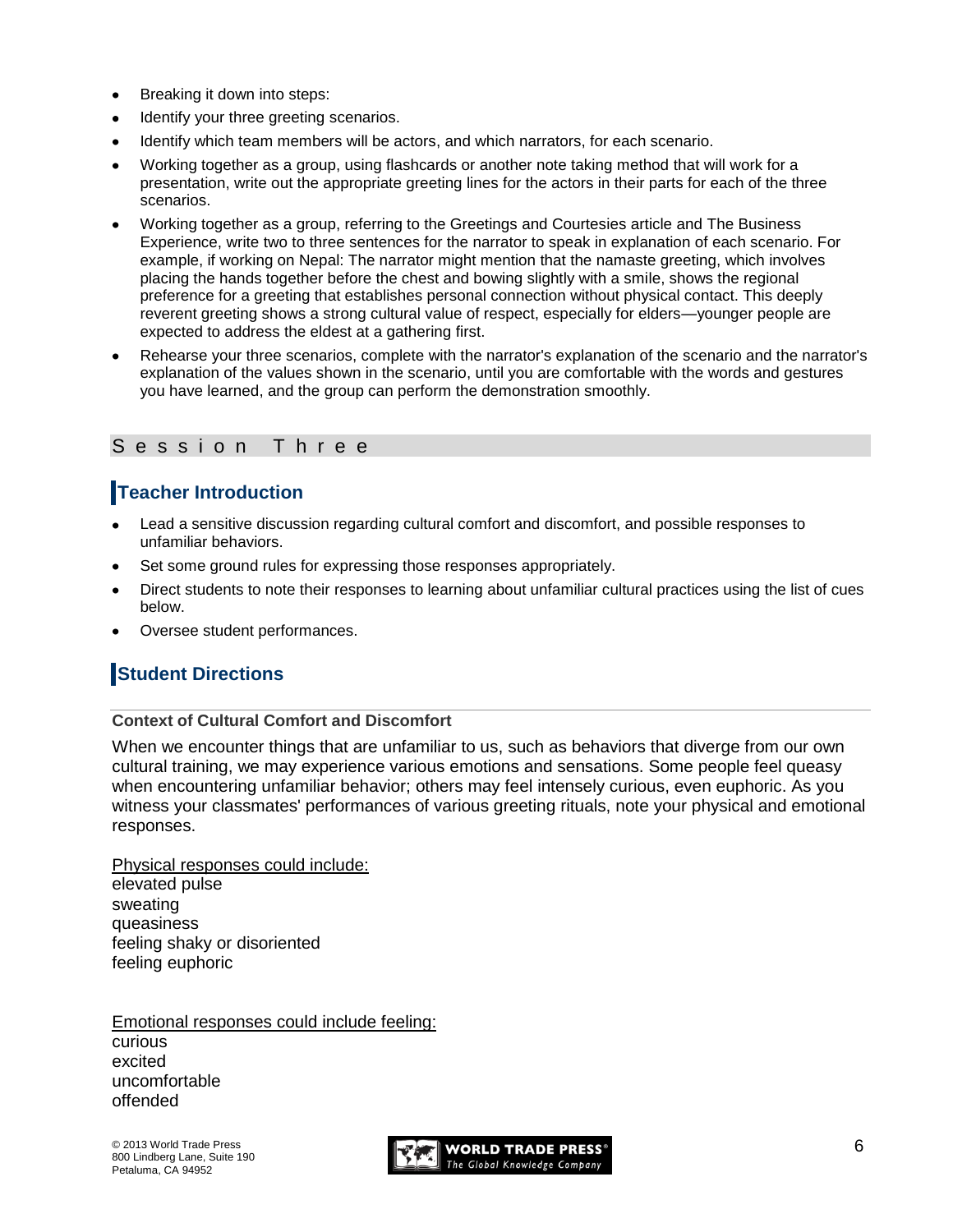amused bored relaxed comfortable inspired frightened alarmed surprised startled joyful

#### **Perform & Observe**

Each group performs its greeting ritual in turn. The event sequence is:

- Narrator introduces scenario (old friends run into each other at bakery)
- Actors perform the greeting
- Audience takes reflective notes: Of the physical and emotional responses noted in the list above, which do you experience when you observe this greeting ritual? Or what other physical or emotional responses do you experience when you observe this greeting ritual?
- Narrator explains the cultural values expressed in the greeting
- Actors perform the greeting a second time  $\bullet$
- Audience takes reflective notes: What do you experience physically and emotionally the second time you witness the greeting? Is this different from the first time? Do you think your experience is impacted by understanding the values expressed by the greeting? How and why?
- When all groups have performed their greetings, all take a moment to reflect in writing.
- Pleasant & Unpleasant Responses to Unfamiliar Cultures: Prewrite #2
	- $\circ$  Note which customs seem especially appealing to you. Why do you think these customs draw you the most?
	- $\circ$  Note which customs, if any, are associated with a negative emotional response for you, those that you feel uncomfortable or offended when watching. Why do you think that these negative emotional responses arise for you?

## **Teacher Introduction**

Remind students of expectations for prewriting.

## **Student Directions**

#### **Blast from the Past: Prewrite #3**

See if you can remember what you were taught as a child about how to meet new people, and how to greet those you already knew. What did you learn? Did you learn it through direct instruction, or just by watching other people? Who taught you, and/or to whom did you look for example? Parents? Older siblings? Grandparents? Aunts and uncles? Family friends? Others? What is the first thing you remember about instructions for meeting and greeting people? How did the instructions you received, whether directly, or indirectly, change over time? What different circumstances or relationships were you instructed (directly or indirectly) to account for in how you interact with people when you meet/greet them? Age? Status? Gender? Family member vs. nonrelative? Other criteria? What, if anything, did you learn about the protocol for informal vs. formal vs. work settings? Did you learn different behaviors, directly and/or indirectly, in your home culture and in your school culture? What are the differences between what you learned at home and what you learned at school? What were you told at home about the reasons for the greeting behaviors that

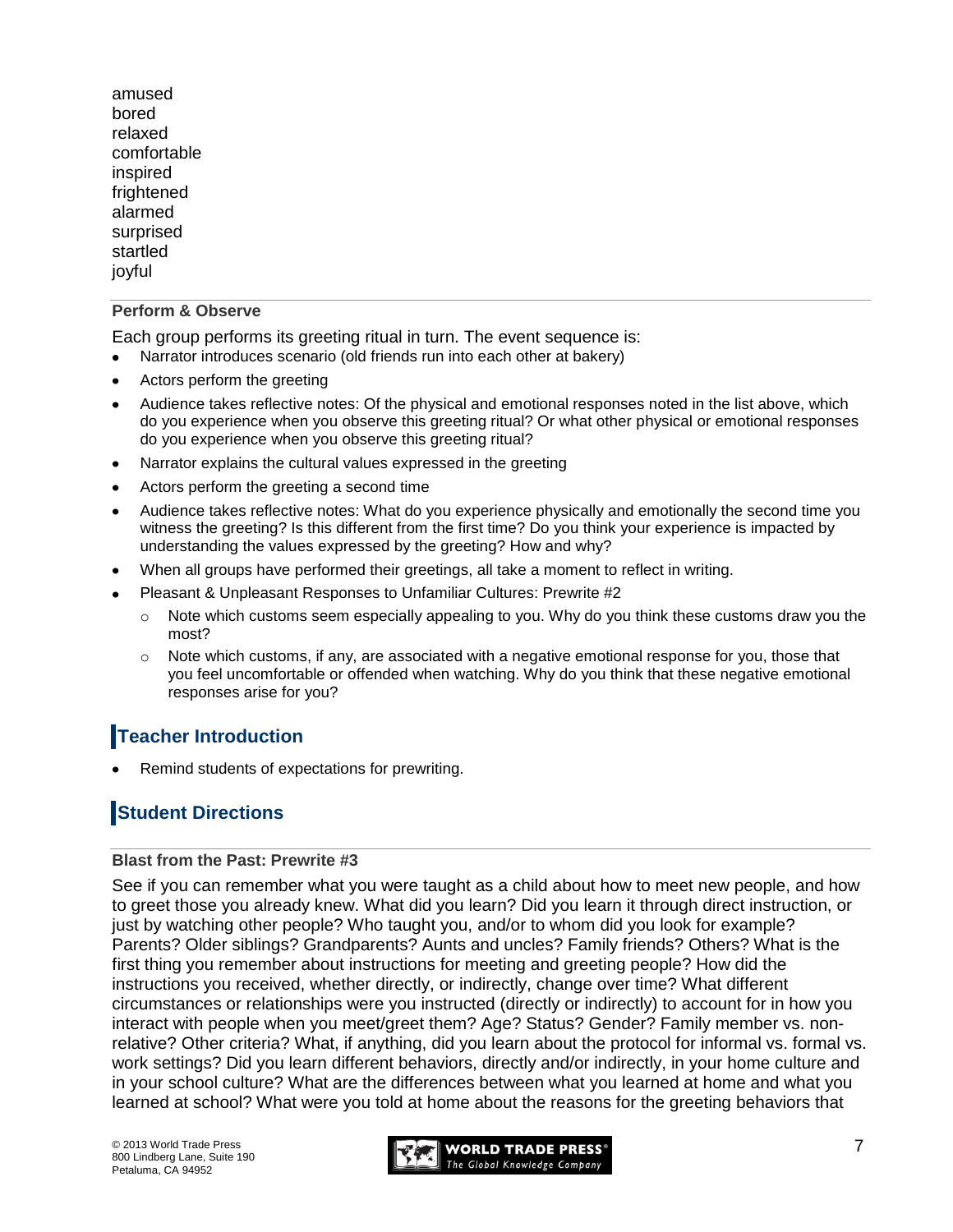were considered polite? What were you told at school about the reasons for the greeting behaviors that were considered polite? Were you given any reasons for the polite behaviors? If you weren't told what the cultural values behind the behaviors were, could it be that this itself revealed a cultural value, such as children should obey adults without question? At home and at school, did what adults told you about appropriate behavior seem to match their behavior?

Write down as much as you remember. Don't worry about writing great prose right now—just get your thoughts down on paper.

#### **Connecting Past and Present: Prewrite #4**

Keeping in mind what you just wrote about greetings in your culture growing up at home and at school, and revisiting your notes from the performances as necessary, think on paper about the questions below. Again, no need to write perfect prose right now—just get your thoughts on paper.

- What surprised you most in learning about the country whose greetings you performed? How did you feel when acting out the greetings of another culture? How did you feel physically? What about emotionally?
- For which countries was your experience of watching the second performance of a greeting very different than watching the first performance? Why?
- For which countries did you feel very differently about business or formal greetings vs. informal greetings? Why?
- With which cultures, if any, are you now more comfortable than you were before this exercise? Why?
- With which cultures, if any, are you now less comfortable than you were before this exercise? Why?
- Which of the countries you saw greetings performed for do you think you would be most comfortable traveling to? Moving to? Working in? In which culture do you think you would be least at home? Why? How do your cultures of origin, at home and at school, relate to which cultures are more and less comfortable for you to encounter?
- What do you do when you run into a friend you haven't seen in a while? What about when you greet your grandparents? What variables affect how you greet people? Age? Family member vs. non-familymember? Old friend or new acquaintance? Gender? Status? Ethnicity? Language? Religion?
- What do you think it will be like for you in the future to encounter people from very different cultures in  $\bullet$ your workplace?
- What cultural values are expressed in your own customary greeting style for different kinds of people?
- Overall, how do you think your own cultural background influenced your encounter with other cultures' ways of meeting and greeting?

## **Teacher Introduction**

- To prepare students for small-group discussion, establish or remind students of ground rules for fair, respectful discussion of sensitive issues.
- Interpersonal strategies to address include:
	- $\circ$  the use of I statements ("I feel freaked out when people are speaking languages I can't understand";
	- $\circ$  the avoidance of you statements ("You just don't like people from the Middle East");
	- $\circ$  the avoidance of labeling and/or name-calling ("You're a hypocrite" or "Those people are weirdos");
	- $\circ$  and possibly some conversation about the value of active listening (listening attentively instead of thinking about what to say next while the other person is talking, and demonstrating understanding of the other party's point—"I hear what you're saying . . ."—before launching into why you feel differently—". . . but for me it's more like . . .").